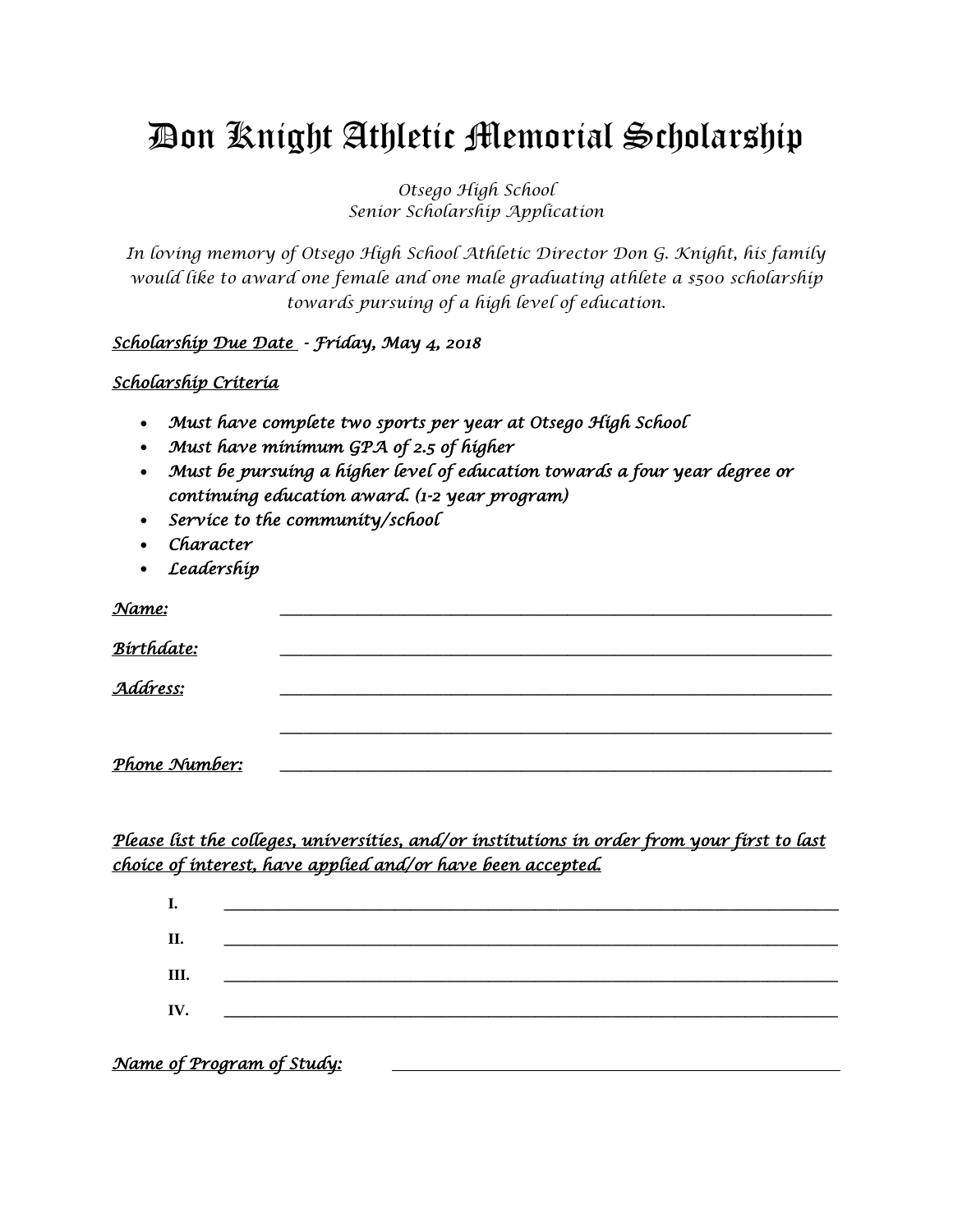## *High School Sports Career*

| Grade Level | Fall (Level/Sport) | $\overline{\text{W}}$ inter (Level/Sport) | Spring (Level/Sport) |
|-------------|--------------------|-------------------------------------------|----------------------|
| Freshman    |                    |                                           |                      |
| Sophomore   |                    |                                           |                      |
| Juníor      |                    |                                           |                      |
| Seníor      |                    |                                           |                      |
|             |                    |                                           |                      |

# *Please List your athletic achievements/titles while in high school.*

| Sport | Achievement |  |
|-------|-------------|--|
|       |             |  |
|       |             |  |
|       |             |  |
|       |             |  |
|       |             |  |
|       |             |  |
|       |             |  |
|       |             |  |
|       |             |  |
|       |             |  |